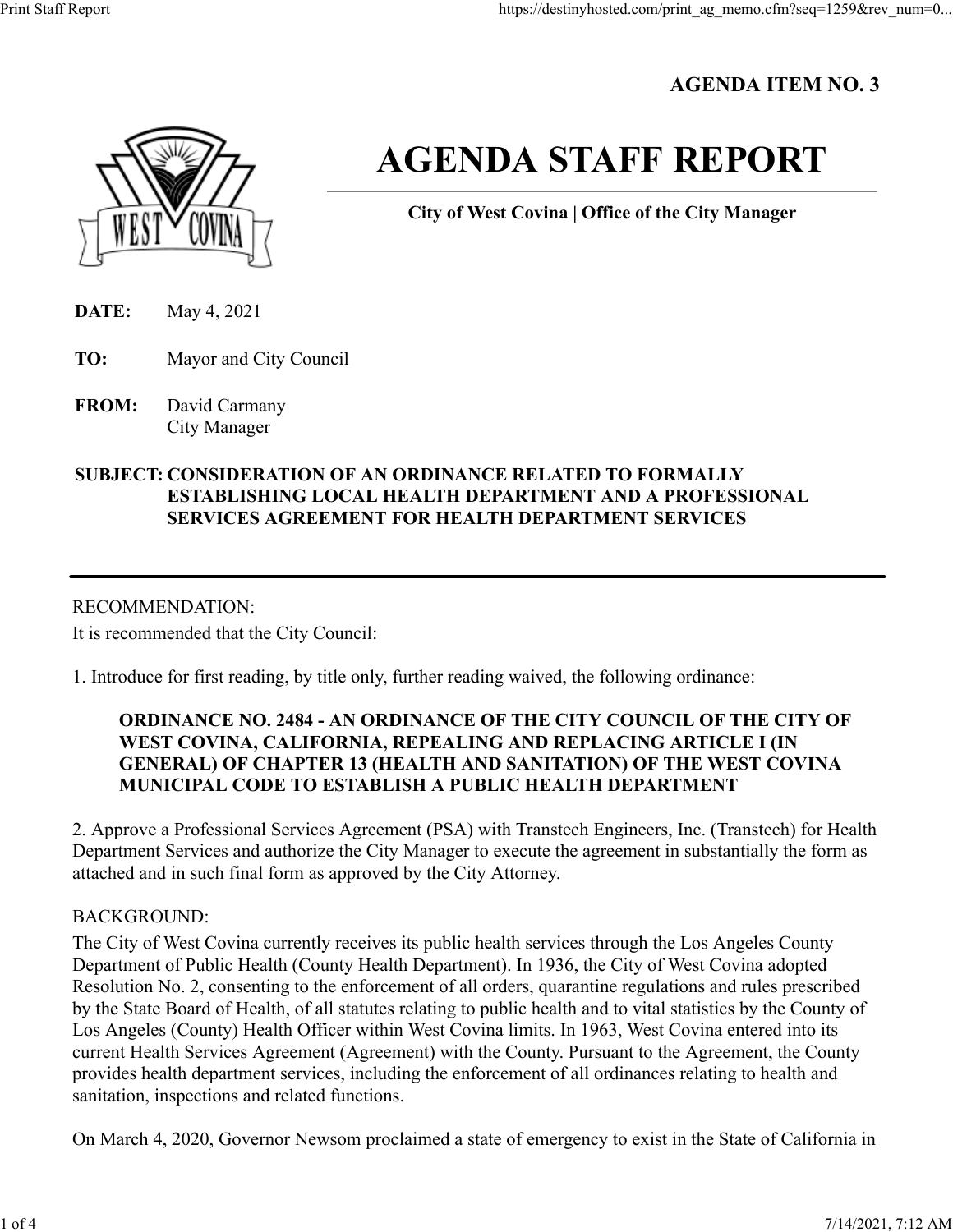response to the COVID-19 outbreak. Since the state of emergency was declared, Governor Newsom along with the County Health Department have imposed health orders aimed at curbing the spread of the virus. While well intended, the health orders at times have had no data or scientific evidence to support the mandated orders. In addition, the pandemic has impacted communities differently throughout Los Angeles County. Los Angeles County is one of the largest counties in the nation at 4,084 square miles, and has the largest population in the nation, with nearly 10 million residents, who account for 27% of California's population. The combination of the County's vast geographic area with the significant population size make it difficult to address the specific needs of communities that are impacted differently by the pandemic with one-size-fits-all policies. Each community and region within the County have had drastically different case rates and hospitalization numbers. West Covina has had relatively low infection rates compared to the Countywide rates even during the times the pandemic was surging in the County.

On December 1, 2020, in response to complaints from residents and the business community and a desire to provide a more appropriate response to the pandemic based on West Covina's data, the West Covina City Council directed staff to explore methods to improve local public health – including alternatives to the County Health Department.

On December 9, 2020, the City engaged Valley Physicians Medical Group, through Dr. P. Basil Vassantachart, MD, to provide consulting services relating to evaluating options for establishing a local health department.

On February 23, 2021, the City Council adopted Resolution 2021-15 and Urgency Ordinance No. 2476, terminating the Los Angeles County Health Officer services identified in Health and Safety Code section 101375. Staff submitted certified copies to the County by the March 1, 2021 deadline. The termination will be effective July 1, 2021.

To terminate the County's services, the City is required to provide notice of termination of the Health Services Agreement at least 30 days prior to the end of the fiscal year, or by May 31, 2021.

The City received a letter dated February 23, 2021 from the County Health Department stating the County Health Department will continue to serve West Covina in its current capacity. The City intends for services paid for by local property taxes to continue to benefit the community.

On March 16, 2021, the City Council introduced Ordinance No. 2478 (adding the position of Public Health Director as an exempt position in the municipal code) and Ordinance No. 2479 (adopting by reference County health code provisions). On April 6, 2021, the City Council adopted Ordinance No. 2478 and Ordinance No. 2479.

At the April 7, 2021 Human Resources Commission meeting, the Commission approved the job description and salary grade for a Public Health Officer. On April 20, 2021, the City Council adopted the job description and salary grade for a Public Health Officer.

#### DISCUSSION:

As the City moves forward with the establishment of a local Health Department, the following actions need to occur:

- 1. Amend Chapter 13 of the West Covina Municipal Code to formally create the Health Department and establish the functions of the Health Department. At tonight's meeting, staff is recommending that the City Council introduce for first reading Ordinance No. 2484 to amend Chapter 13.
- 2. Approve the PSA with Transtech for Health Department Services.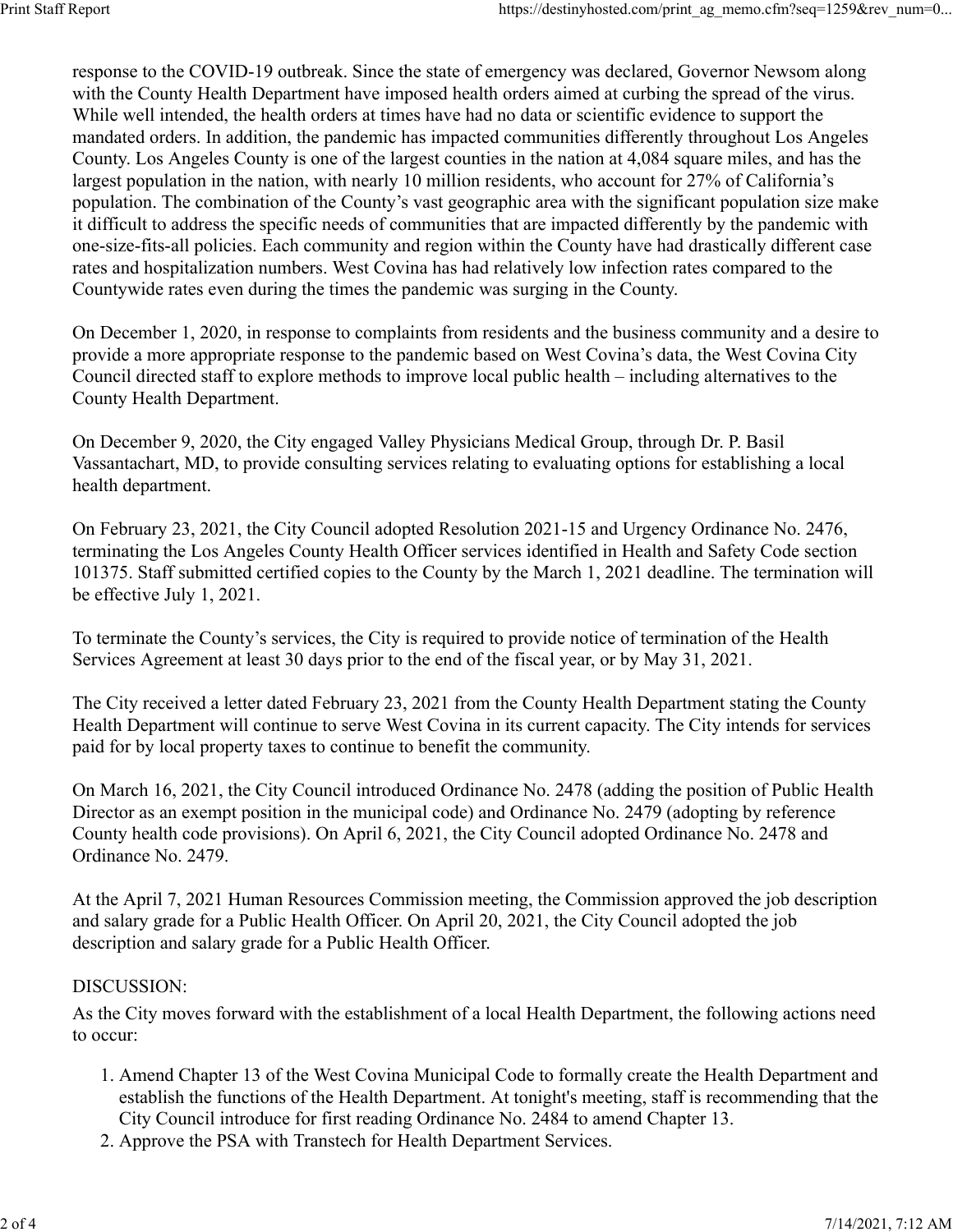### **Ordinance No. 2484:**

Chapter 13 of the West Covina Municipal Code needs to be amended to formally create the Health Department and set forth the functions of the Health Department. Chapter 3 of Division 1 of Title 17 of the California Code of Regulations (CCRs) generally outlines what a local health department is required to perform. In order to be accredited as a local health department and be eligible for funds, a local health department must perform all the duties and functions imposed upon it by the Health and Safety Code, other California statutes, and by the rules, regulations and orders of the California Department of Public Health.

Ordinance No. 2484 amends Chapter 13 to repeal and replace Article I by formally creating the Health Department and outlining the functions of the West Covina Health Department, consistent with the requirements of 17 CCR section 1276.

Staff is recommending that the City Council introduce Ordinance No. 2484 for first reading.

## **PSA with Transtech**

On March 25, 2021, the City of West Covina released a Request for Qualifications for qualified consulting firms to initiate and support ongoing Health Department operations. The City received one statement of qualifications submission from Transtech in association with Constant Associates (Constant) by the deadline of April 15, 2021. Transtech's statement of qualifications includes a comprehensive approach to establishing a local health department. The City will contract with Transtech, which will provide all the required functions of the Health Department. The relevant terms of the contract are as follows:

- Term: One (1)-year term with two (2) one-year extensions
- Compensation:
	- $\circ$  Establishment & Implementation: an amount not to exceed \$98,190 (based on rate schedule attached to PSA)
	- Inspection Services: 90% of fees collected (the fee schedule is on the City Council's agenda for approval this evening)
- Scope of Services:

Transtech and Constant along with City staff will develop a framework for the local health department. The following are the tasks included in Transtech's proposal:

- Task 1 Public Health Officer Support
- Task 2 Coordination with County and State Authorities
- Task 3 Legal Issues
- Task 4 Determine Staffing Needs for Environmental Health Retail Food Facility Inspection Program
- Task 5 Program Staffing
- Task 6 Equipment and Supplies
- Task 7 Outreach to Regulated Community
- Task 8 Operating Procedures
- Task 9 Fee Schedule and Budget
- Task 10 Framework for Assumption of Addition Public Health Department Functions
- Task 11- Operation Assessment

West Covina currently contracts with Transtech for Building & Safety services as well as engineering. Constant is a consulting firm specializing in health security, healthcare preparedness, emergency management and counterterrorism. Constant's clients include California Department of Public Health, City of Long Beach Department of Health & Human Services, City of Pasadena Public Health Department, Los Angeles Department of Public Health, Santa Clara County Public Health Department among many others.